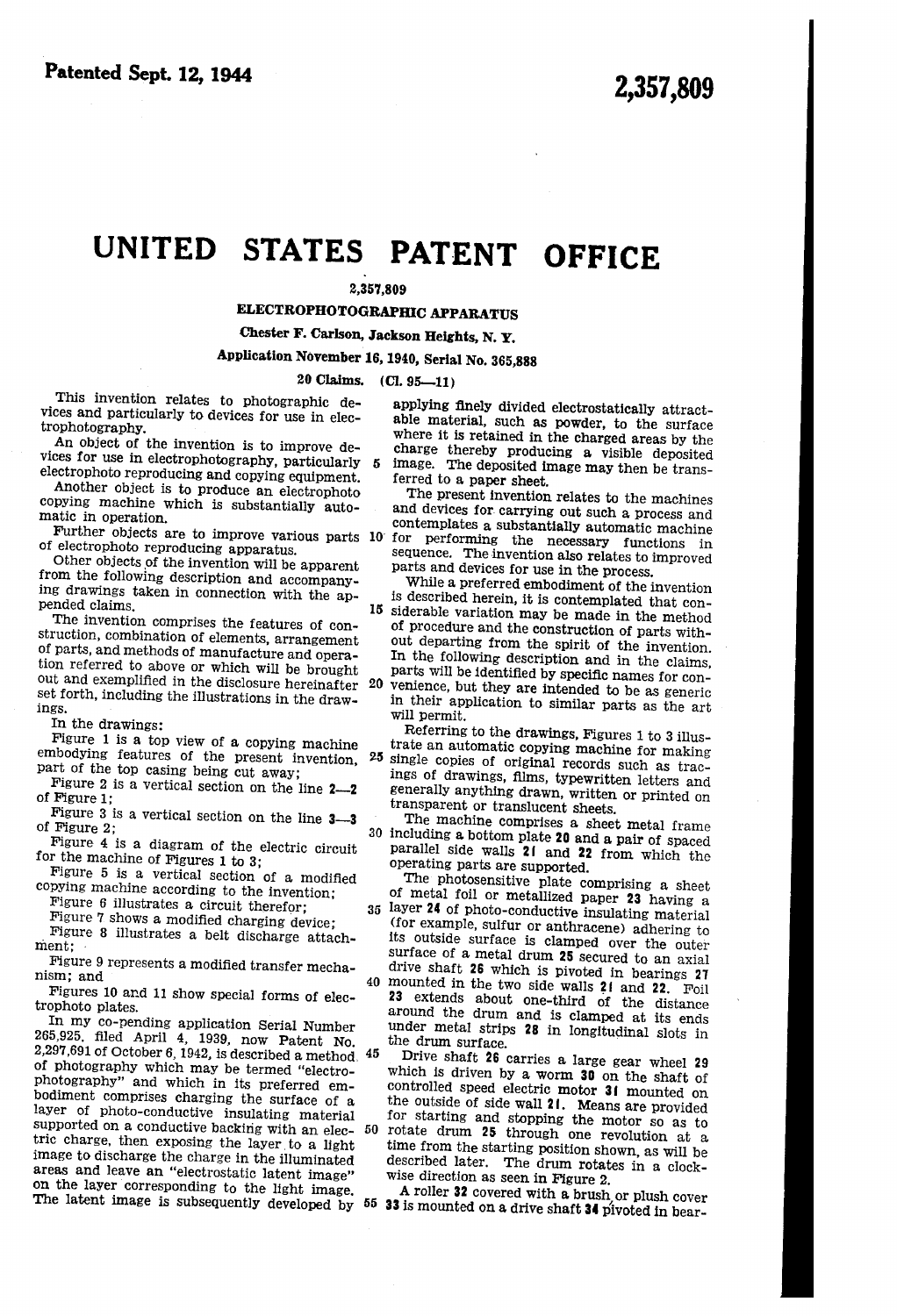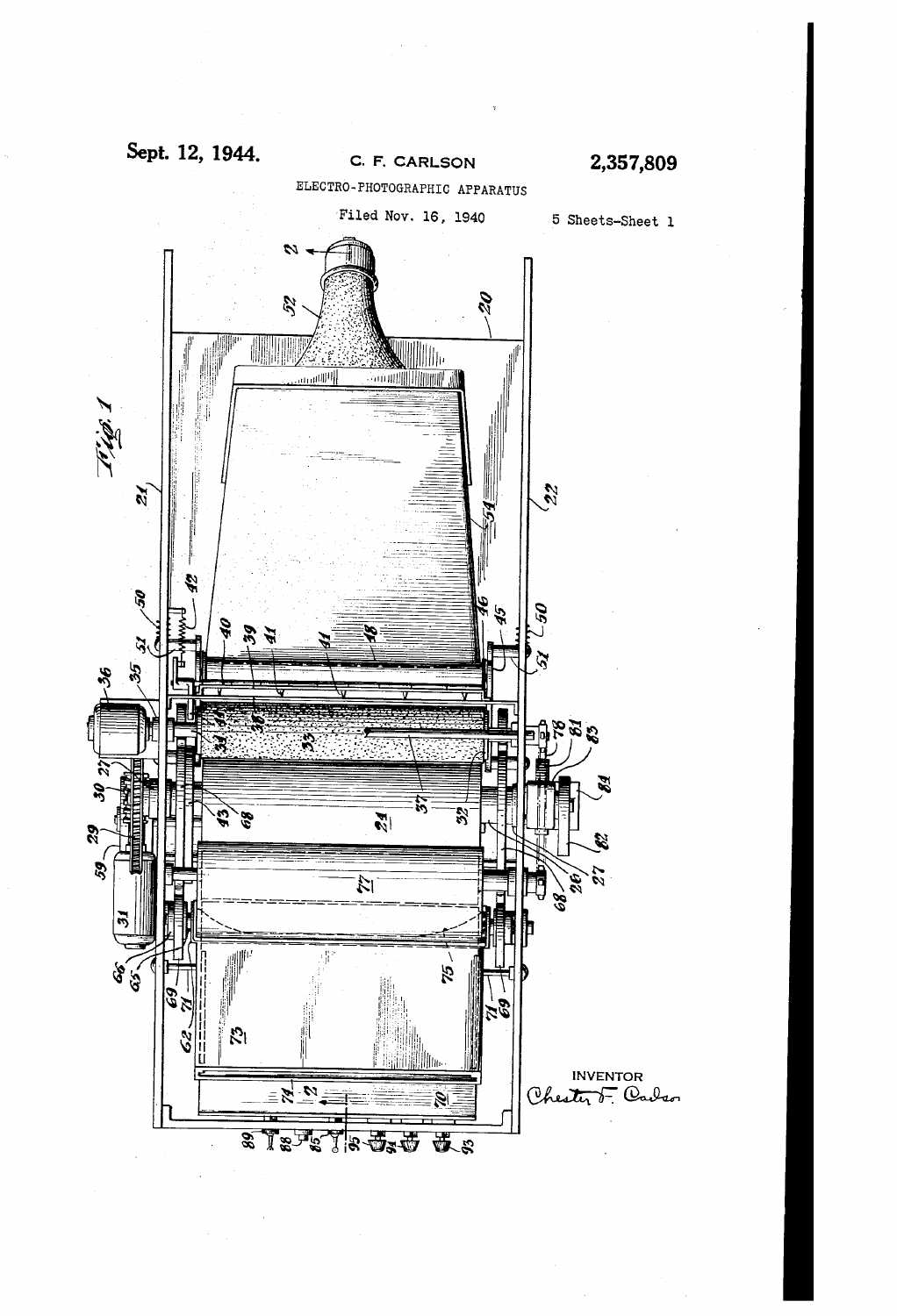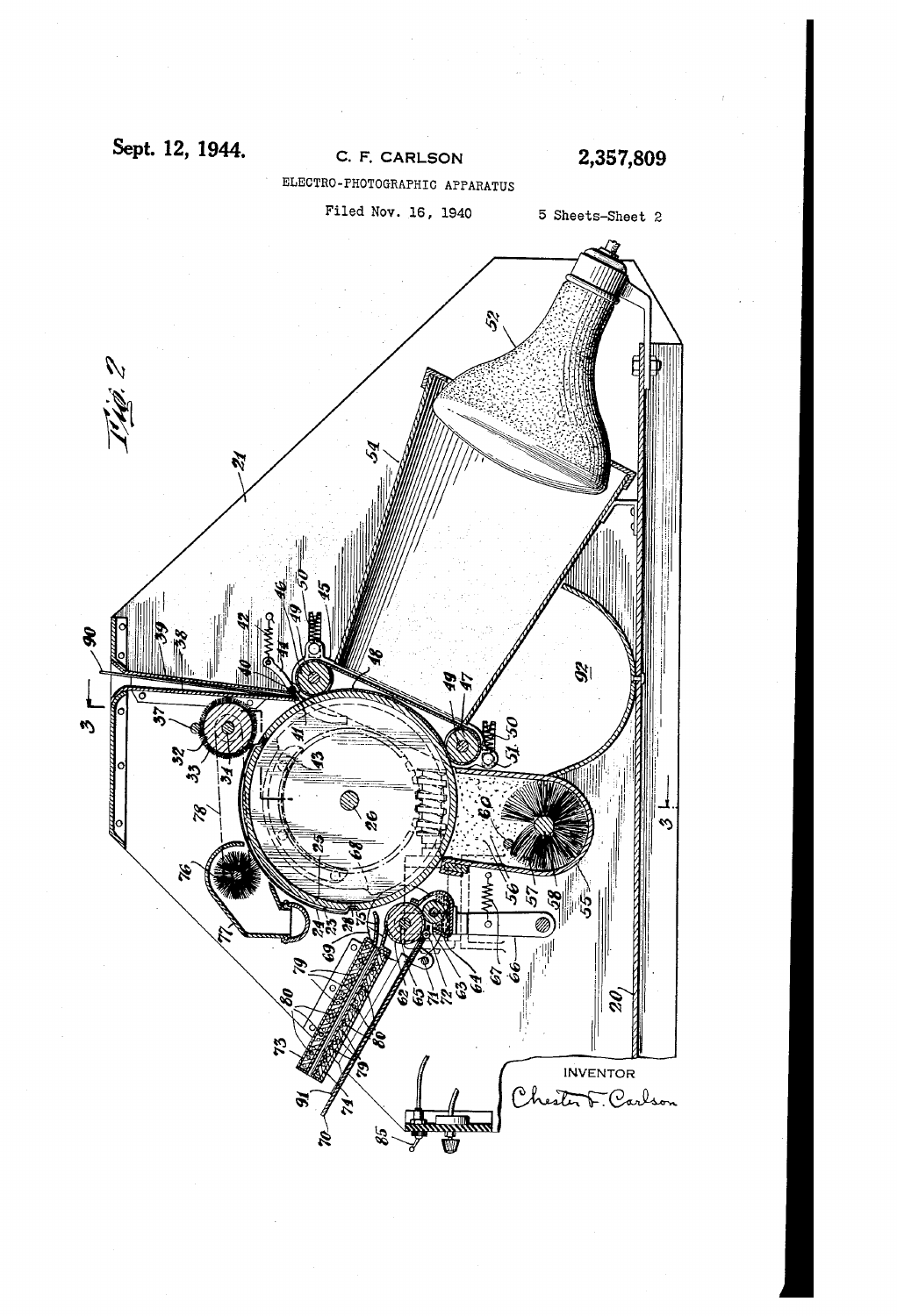## Sept. 12, 1944.

## C. F. CARLSON

2,357,809

ELECTRO-PHOTOGRAPHIC APPARATUS

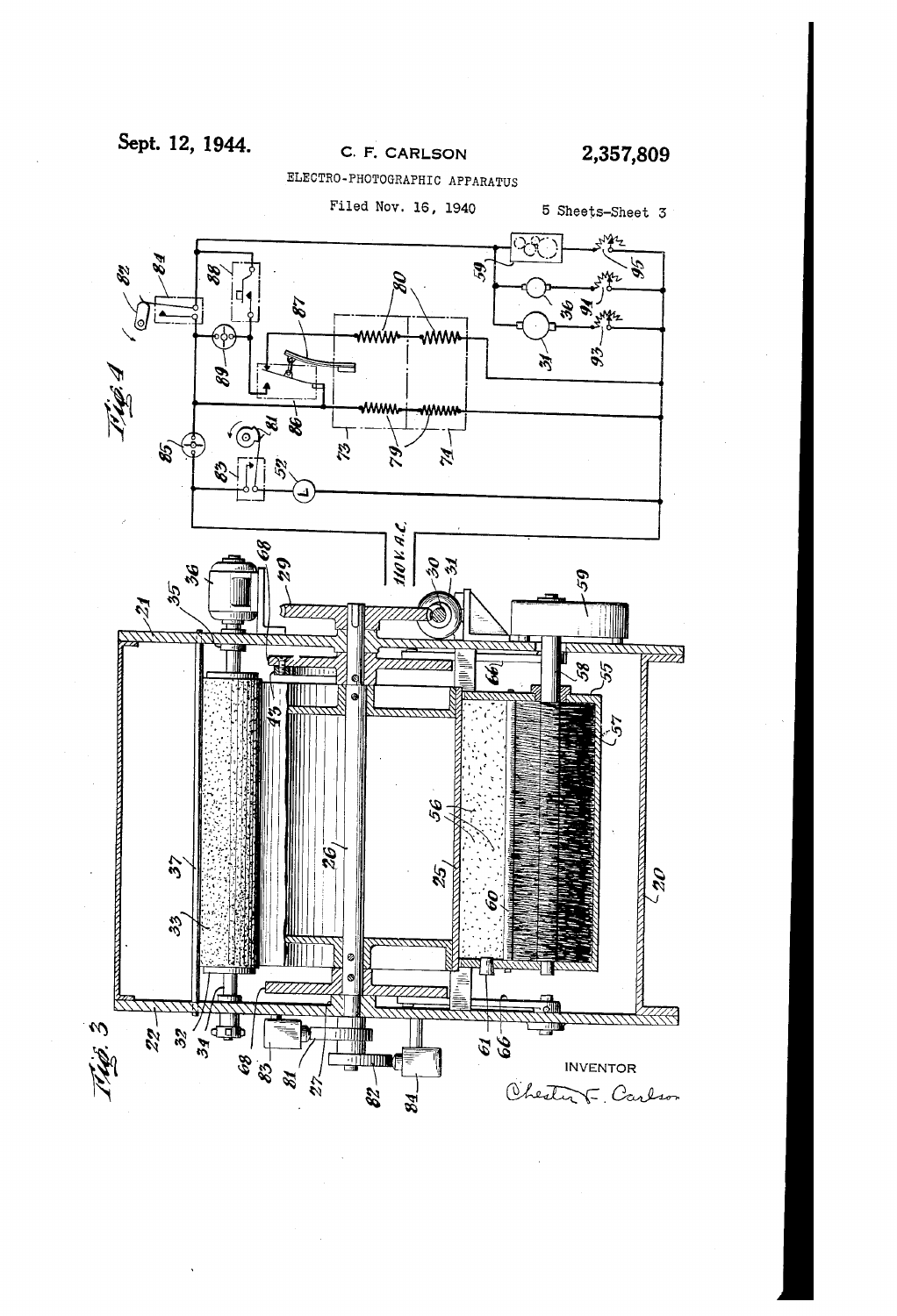Sept. 12, 1944.





Chester F. Carlson